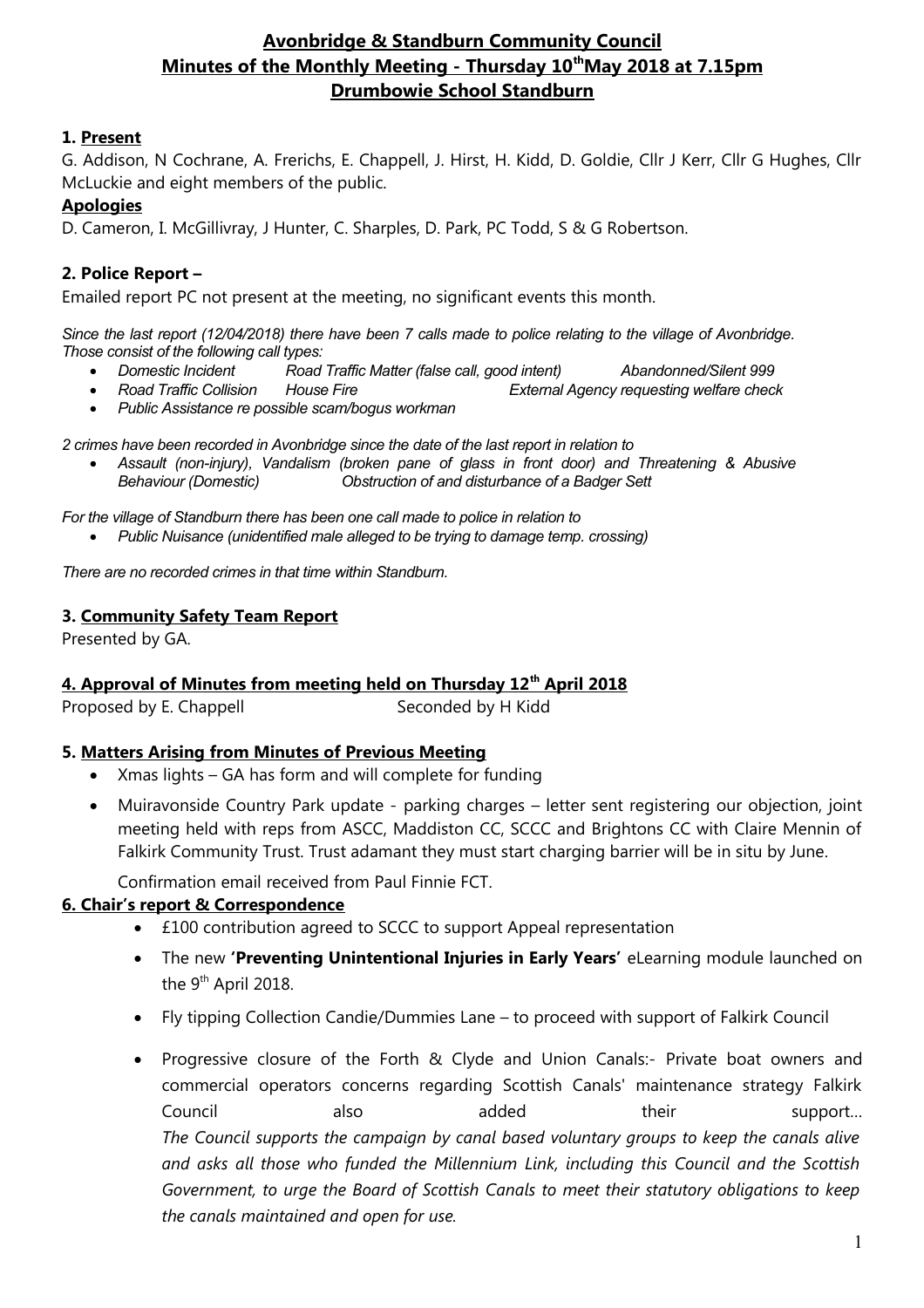- GA attended meeting with Council for CC, very useful, financial support available, reduction in paperwork and training regime in place for office bearers if required. FC will also supply a laptop.
- Contact from A. McCaig re: Craigend Brickworks wish to collaborate with ASCC on prevention of lewd behaviour in the area, GA responded & contacted police.

# **7. Treasurers Report**

# **Current Bank Balances:**

ASCC Account =  $£ 315.00$ Burnhead Moss Wind Farm Fund =  $£$  2,647.82

The 2017/18 Accounts have been submitted for auditing to French & Duncan LLP Accountants as yet not returned AF chasing.

## **Micro grant applications submitted this month** –

• Avonbridge Messy Play group £150.00 set up costs Approved form received

• A&S Recreational Initiative £150.00 course fees and stationery costs Approved

• DEAG £150.00 cheque from last meeting outstanding.

## **8. Planning and Online Update/Report**

## **Planning**

4 new applications made over the last month. These relate to Linhouse Farm, Hareburn Hatchery, Netherton and Candie Farm Steading. Details can be reviewed via the eplanning link.

**Facebook Page update: -** No statistics available this month.

### **Broadband** –

The status entry has been modified slightly since last month. The main change being that the launch date for superfast fibre on our exchange is now "June 2018". No information regarding the possible offering of superfast to Standburn at this time though. The situation should be easier to progress once Avonbridge exchange has gone live.

### **Website**

A simple bulletin board style website has been uploaded. Link is [www.aandscc.org.uk](http://www.aandscc.org.uk/). The plan is to upgrade it as requirements evolve.

The annual fee of £66 inc VAT for renewing our email and website hosting with Fasthosts is due 18 May. It was agreed that it should be renewed for another year. EC will action.

**9. GDPR Update** - we are not required to register or pay a fee but must comply with legislation. We need to contact all on our circulation list and request confirmation they wish to remain. We must then ensure the database remains secure and all emails are issued with personal emails in blind copy.

## **10. Avon Gorge Road Closure Update**

Notice received indicating road closed until 25<sup>th</sup> May. Disputed by Cllr McLuckie clarification will be sort tomorrow.

All present agreed the number of lorries on diversion route were a problem.

Pedestrian lights in each village are very effective.

GA agreed to write to FC and Police Scotland and request same measures be put in place again in the event of another closure.

Westfield to Avonbridge road in very poor condition, agreed to contact WLC via local Cllr.

Letter to go to FC Roads Dept. when Avon Gorge reopens indicating residual damage to local network is horrific and requires attention.

**11. Revised ASCC Constitution –** reserved for discussion with CC members after meeting.